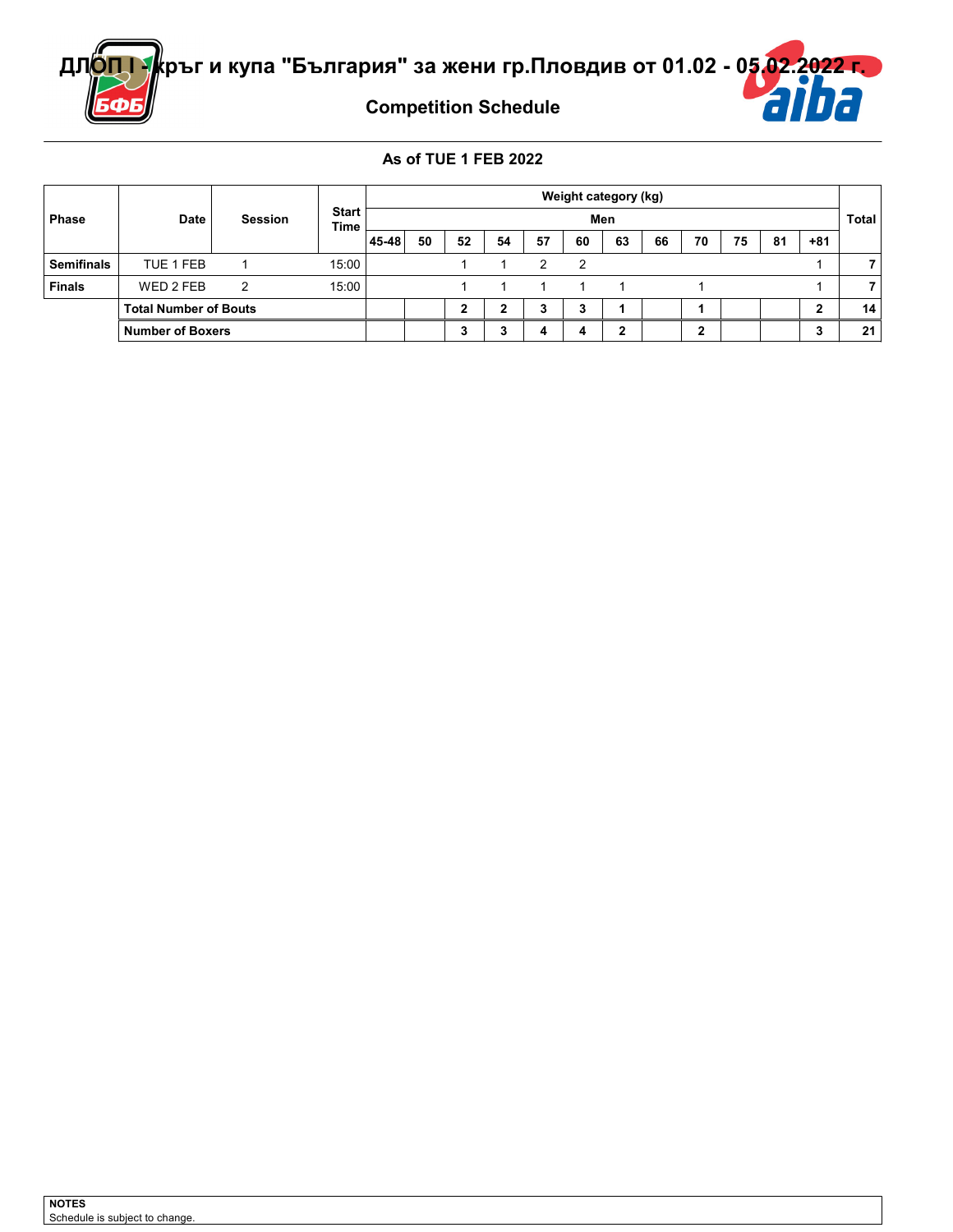

## **Session 1**

#### **TUE 1 FEB 2022 15:00**

|   |              | Order Bout Weight Category |                         | Corner                    | Name                                        | Seed                                            | Team<br>Code               | Winner                                                        | <b>Result Decision</b> |                |                         |
|---|--------------|----------------------------|-------------------------|---------------------------|---------------------------------------------|-------------------------------------------------|----------------------------|---------------------------------------------------------------|------------------------|----------------|-------------------------|
| 1 | $\mathbf{1}$ | (52kg)                     |                         | <b>RED</b><br><b>BLUE</b> | ПОПТОЛЕВ ВЕНЕЛИНА<br>ЦВЕТАНОВА ЕРИКА        |                                                 | <b>GOTEB</b><br>ЛАДИМ      | <b>RED</b>                                                    | <b>WP</b>              | 3:0            |                         |
|   |              |                            | Referee: ЯБ             |                           | CTOEBA MUTKA                                | Judge 1: ДЧ<br>Judge 2: C $\Phi$<br>Judge 3: BH |                            | ИВАНОВ ИВЕЛИН<br>ПАВЛОВ ПАВЕЛ<br>ЖЕКОВ МАРИН                  |                        |                | 30:27<br>30:27<br>30:27 |
| 2 | $\mathbf{2}$ | (54kg)                     |                         | <b>RED</b><br><b>BLUE</b> | ОГНЯНОВА ЖАНА<br>ПОРУМОВА ЕВА               |                                                 | ЛОКСФ<br><b>HCA</b>        | <b>RED</b>                                                    | <b>WO</b>              |                |                         |
|   |              |                            | Referee: ПД             |                           | КОЧЕВ ДИМИТЪР                               | Judge 1: PC<br>Judge 2: FB<br>Judge 3: ДЧ       |                            | ИВАНОВ ГЕОРГИ<br>СИМЕОНОВ НЕШО<br><b>ИВАНОВ ИВЕЛИН</b>        |                        |                |                         |
| 3 | 3            | (57kg)                     |                         | RED<br><b>BLUE</b>        | КАМЕНОВА СВЕТЛАНА<br>ВЪЛЕВА СИМОНА          |                                                 | ЛОКСФ<br><b>KNKO</b>       | <b>RED</b>                                                    | <b>ABD</b>             | R <sub>1</sub> |                         |
|   |              |                            | Referee: BH             |                           | ЖЕКОВ МАРИН                                 | Judge 1: ЯБ<br>Judge 2: C $\Phi$<br>Judge 3: PC |                            | CTOEBA MUTKA<br>ПАВЛОВ ПАВЕЛ<br>ИВАНОВ ГЕОРГИ                 |                        |                |                         |
| 4 | 4            | (57kg)                     |                         | <b>RED</b>                | ЛАЛЕВА ДЕЛЯНА                               |                                                 | СЛАВИ                      |                                                               |                        |                |                         |
|   |              |                            | Referee: F <sub>B</sub> | <b>BLUE</b>               | ШОПОВА ВАЛЕНТИНА<br>СИМЕОНОВ НЕШО           | Judge 1: ЯБ<br>Judge 2: ДЧ<br>Judge 3: PC       | <b>GOTEB</b>               | <b>BLUE</b><br>CTOEBA MUTKA<br>ИВАНОВ ИВЕЛИН<br>ИВАНОВ ГЕОРГИ | <b>WP</b>              | 3:0            | 27:30<br>27:30<br>27:30 |
| 5 | 5            | (60kg)                     |                         | <b>RED</b><br><b>BLUE</b> | АНДОНОВА КРИСТИНА<br>КРАСИМИРОВА АЛЕКСАНДРА |                                                 | ДИМОВ<br><b>HCA</b>        | <b>RED</b>                                                    | <b>WP</b>              | 3:0            |                         |
|   |              |                            | Referee: C $\Phi$       |                           | ПАВЛОВ ПАВЕЛ                                | Judge 1: ПД<br>Judge 2: BH<br>Judge 3: ДЧ       |                            | КОЧЕВ ДИМИТЪР<br>ЖЕКОВ МАРИН<br><b>ИВАНОВ ИВЕЛИН</b>          |                        |                | 30:27<br>30:27<br>30:27 |
| 6 | 6            | (60kg)                     |                         | <b>RED</b>                | ВАСИЛЕВА СИЛВИЯ                             |                                                 | ЛОКСФ                      |                                                               |                        |                |                         |
|   |              |                            | Referee: PC             | <b>BLUE</b>               | КОСТАДИНОВА ДЕСИСЛАВА<br>ИВАНОВ ГЕОРГИ      | Judge 1: BH<br>Judge 2: FB<br>Judge 3: ПД       | БАЛКА                      | <b>BLUE</b><br>ЖЕКОВ МАРИН<br>СИМЕОНОВ НЕШО<br>КОЧЕВ ДИМИТЪР  | <b>RSC</b>             | R <sub>1</sub> |                         |
| 7 |              | 7 (+81kg)                  |                         | <b>RED</b><br><b>BLUE</b> | ДИМОВА СИЛВИЯ<br>ЙОРДАНОВ ПЛАМЕНА           |                                                 | <b>HCA</b><br><b>YM BH</b> | <b>BLUE</b>                                                   | <b>WP</b>              | 3:0            |                         |
|   |              |                            | Referee: ДЧ             |                           | <b>ИВАНОВ ИВЕЛИН</b>                        | Judge 1: C $\Phi$<br>Judge 2: ПД<br>Judge 3: FB |                            | ПАВЛОВ ПАВЕЛ<br>КОЧЕВ ДИМИТЪР<br>СИМЕОНОВ НЕШО                |                        |                | 27:30<br>27:30<br>27:30 |

**LEGEND**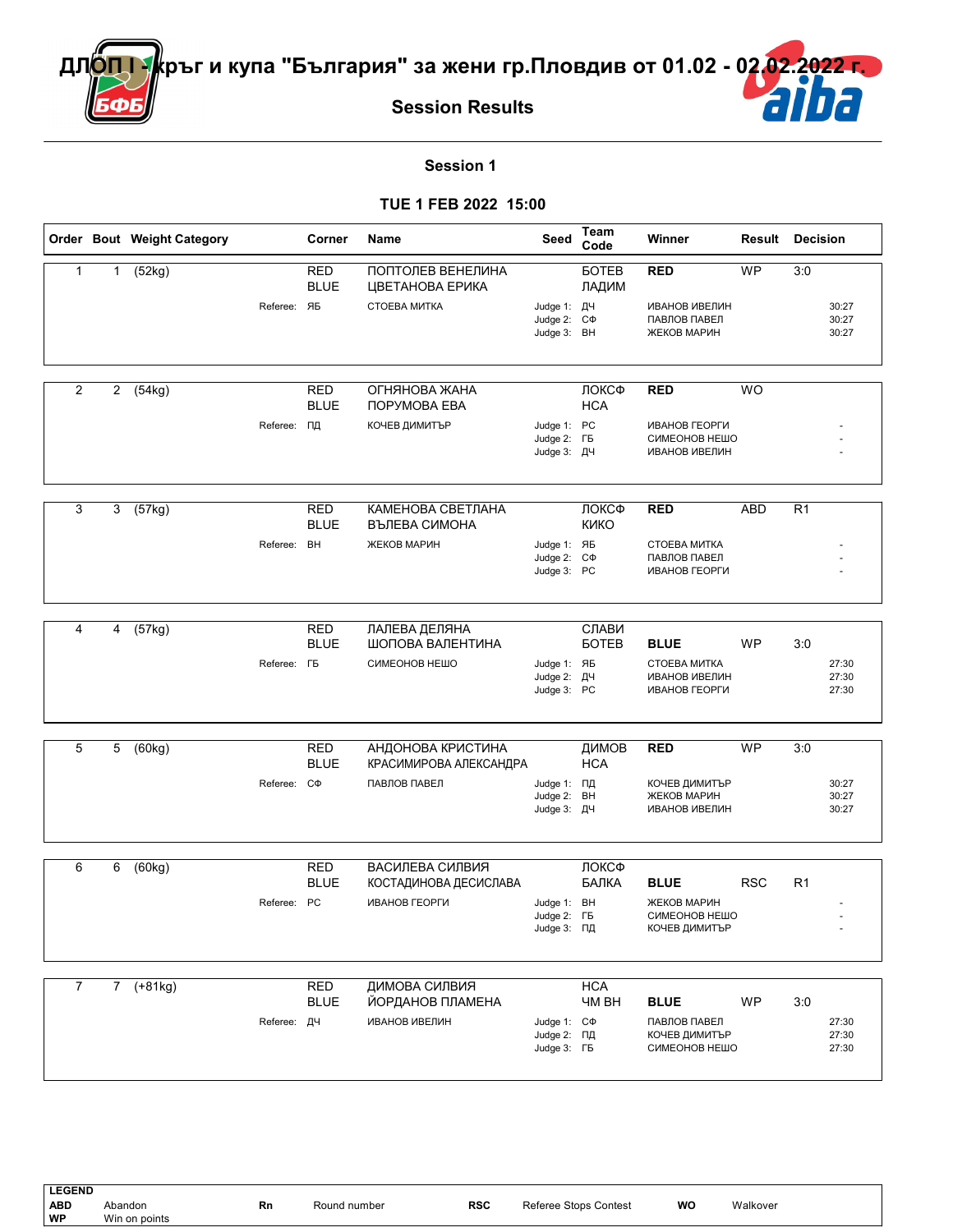

## **Session 2**

#### **WED 2 FEB 2022 15:00**

|                |    | Order Bout Weight Category |                   | Corner                    | Name                                     | Seed                                            | <b>Team</b><br>Code        | Winner                                                 | <b>Result Decision</b> |                |                         |
|----------------|----|----------------------------|-------------------|---------------------------|------------------------------------------|-------------------------------------------------|----------------------------|--------------------------------------------------------|------------------------|----------------|-------------------------|
| $\mathbf{1}$   | 8  | (52kg)                     |                   | <b>RED</b><br><b>BLUE</b> | ИЛИЕВА ТАТЯНА<br>ПОПТОЛЕВ ВЕНЕЛИНА       |                                                 | ЛОКСФ<br><b>GOTEB</b>      | <b>BLUE</b>                                            | WP                     | 3:0            |                         |
|                |    |                            | Referee: ЯБ       |                           | СТОЕВА МИТКА                             | Judge 1: ДЧ<br>Judge 2: PC<br>Judge 3: FB       |                            | <b>ИВАНОВ ИВЕЛИН</b><br>ИВАНОВ ГЕОРГИ<br>СИМЕОНОВ НЕШО |                        |                | 27:30<br>27:30<br>27:30 |
| $\overline{2}$ | 9  | (54kg)                     |                   | <b>RED</b><br><b>BLUE</b> | ДИМОВА НИКОЛ<br>ОГНЯНОВА ЖАНА            |                                                 | <b>KNKO</b><br>ЛОКСФ       | <b>BLUE</b>                                            | ABD                    | R <sub>1</sub> |                         |
|                |    |                            | Referee: ПД       |                           | КОЧЕВ ДИМИТЪР                            | Judge 1: BH<br>Judge 2: ДЧ<br>Judge 3: C $\Phi$ |                            | ЖЕКОВ МАРИН<br><b>ИВАНОВ ИВЕЛИН</b><br>ПАВЛОВ ПАВЕЛ    |                        |                |                         |
| 3              | 10 | (57kg)                     |                   | <b>RED</b><br><b>BLUE</b> | КАМЕНОВА СВЕТЛАНА<br>ШОПОВА ВАЛЕНТИНА    |                                                 | ЛОКСФ<br><b>GOTEB</b>      | <b>RED</b>                                             | <b>WP</b>              | 3:0            |                         |
|                |    |                            | Referee: PC       |                           | ИВАНОВ ГЕОРГИ                            | Judge 1: ДЧ<br>Judge 2: FB<br>Judge 3: ЯБ       |                            | <b>ИВАНОВ ИВЕЛИН</b><br>СИМЕОНОВ НЕШО<br>CTOEBA MUTKA  |                        |                | 30:24<br>30:24<br>30:26 |
| 4              | 11 | (60kg)                     |                   | <b>RED</b>                | АНДОНОВА КРИСТИНА                        |                                                 | ДИМОВ                      |                                                        |                        |                |                         |
|                |    |                            | Referee:          | <b>BLUE</b><br>BH         | КОСТАДИНОВА ДЕСИСЛАВА<br>ЖЕКОВ МАРИН     | Judge 1: FB                                     | БАЛКА                      | <b>BLUE</b><br>СИМЕОНОВ НЕШО                           | <b>RSC</b>             | R <sub>2</sub> | 8:10                    |
|                |    |                            |                   |                           |                                          | Judge 2: C $\Phi$<br>Judge 3: ПД                |                            | ПАВЛОВ ПАВЕЛ<br>КОЧЕВ ДИМИТЪР                          |                        |                | 8:10<br>8:10            |
| 5              | 12 | (63kg)                     |                   | <b>RED</b><br><b>BLUE</b> | МЕХМЕДОВА АСЛЪХАН<br>ДЯЛОВА АННА - МАРИЯ |                                                 | ЦСКА<br><b>PYCE</b>        | <b>RED</b>                                             | <b>WP</b>              | 3:0            |                         |
|                |    |                            | Referee: C $\Phi$ |                           | ПАВЛОВ ПАВЕЛ                             | Judge 1: FB<br>Judge 2: ДЧ<br>Judge 3: ПД       |                            | СИМЕОНОВ НЕШО<br><b>ИВАНОВ ИВЕЛИН</b><br>КОЧЕВ ДИМИТЪР |                        |                | 29:27<br>29:27<br>29:27 |
| 6              | 13 | (70kg)                     |                   | <b>RED</b><br><b>BLUE</b> | ЙОНУЗОВА МЕЛИС<br>КОЛЕВА ВИКТОРИЯ        |                                                 | <b>OMYPT</b><br><b>HCA</b> | <b>RED</b>                                             | <b>RSC</b>             | R <sub>1</sub> |                         |
|                |    |                            | Referee: ЯБ       |                           | CTOEBA MUTKA                             | Judge 1: C $\Phi$<br>Judge 2: PC<br>Judge 3: BH |                            | ПАВЛОВ ПАВЕЛ<br>ИВАНОВ ГЕОРГИ<br>ЖЕКОВ МАРИН           |                        |                |                         |
| $\overline{7}$ |    | $14$ $(+81kg)$             |                   | <b>RED</b><br><b>BLUE</b> | СТАНЕВА ТЕОДОРА<br>ЙОРДАНОВ ПЛАМЕНА      |                                                 | ОЛИМП<br><b>YM BH</b>      | <b>BLUE</b>                                            |                        |                |                         |
|                |    |                            | Referee:          |                           |                                          | Judge 1:<br>Judge 2:                            |                            |                                                        | WO                     |                |                         |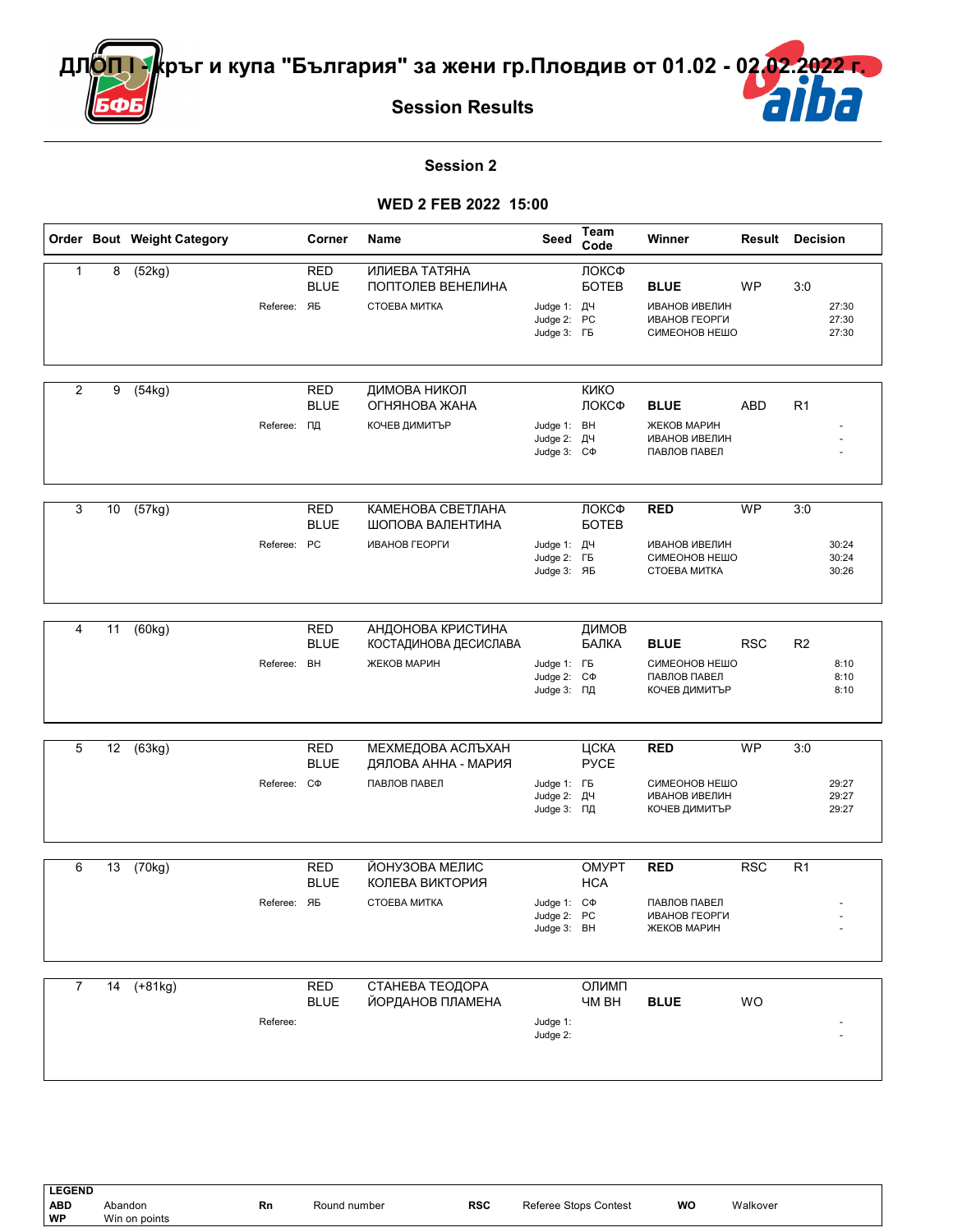**(52 kg)**

**Draw Sheet**



#### **As of WED 2 FEB 2022**



**NOTES**

Sorting order for ranked 3rd: from semifinals, first, loser against the gold medallist, second, loser against the silver medallist. For ranked 5th: from quarterfinals, same criteria<br>to list the first two losers and then, l

**LEGEND WP** Win on points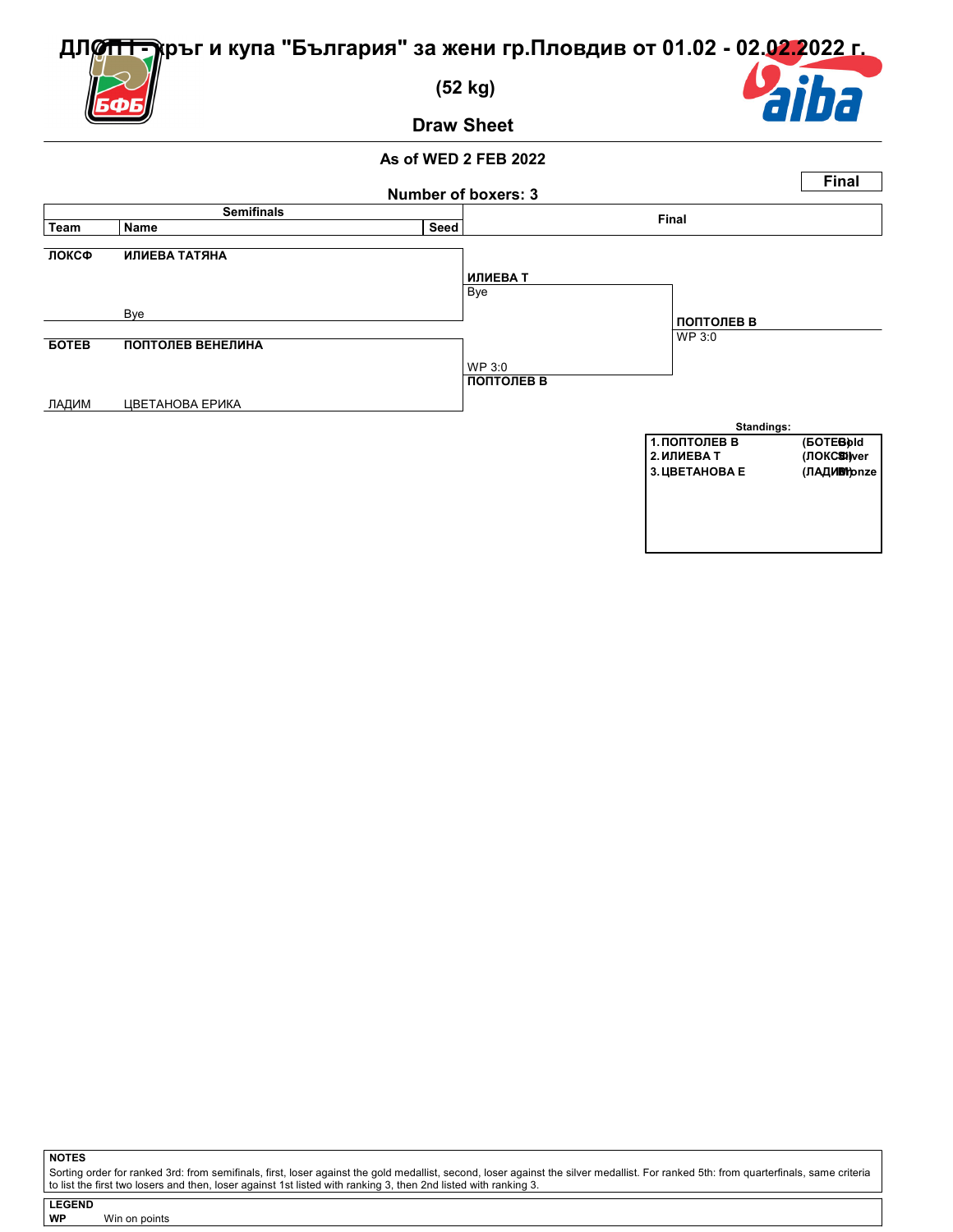**(54 kg)**

**Draw Sheet**



#### **As of WED 2 FEB 2022**



| <b>NOTES</b>                                                                                                                                                                                                                                                                                             |    |              |    |          |  |  |  |  |
|----------------------------------------------------------------------------------------------------------------------------------------------------------------------------------------------------------------------------------------------------------------------------------------------------------|----|--------------|----|----------|--|--|--|--|
| Sorting order for ranked 3rd: from semifinals, first, loser against the gold medallist, second, loser against the silver medallist. For ranked 5th: from quarterfinals, same criteria<br>to list the first two losers and then, loser against 1st listed with ranking 3, then 2nd listed with ranking 3. |    |              |    |          |  |  |  |  |
|                                                                                                                                                                                                                                                                                                          |    |              |    |          |  |  |  |  |
| <b>LEGEND</b>                                                                                                                                                                                                                                                                                            |    |              |    |          |  |  |  |  |
| <b>ABD</b><br>Abandon                                                                                                                                                                                                                                                                                    | Rn | Round number | wo | Walkover |  |  |  |  |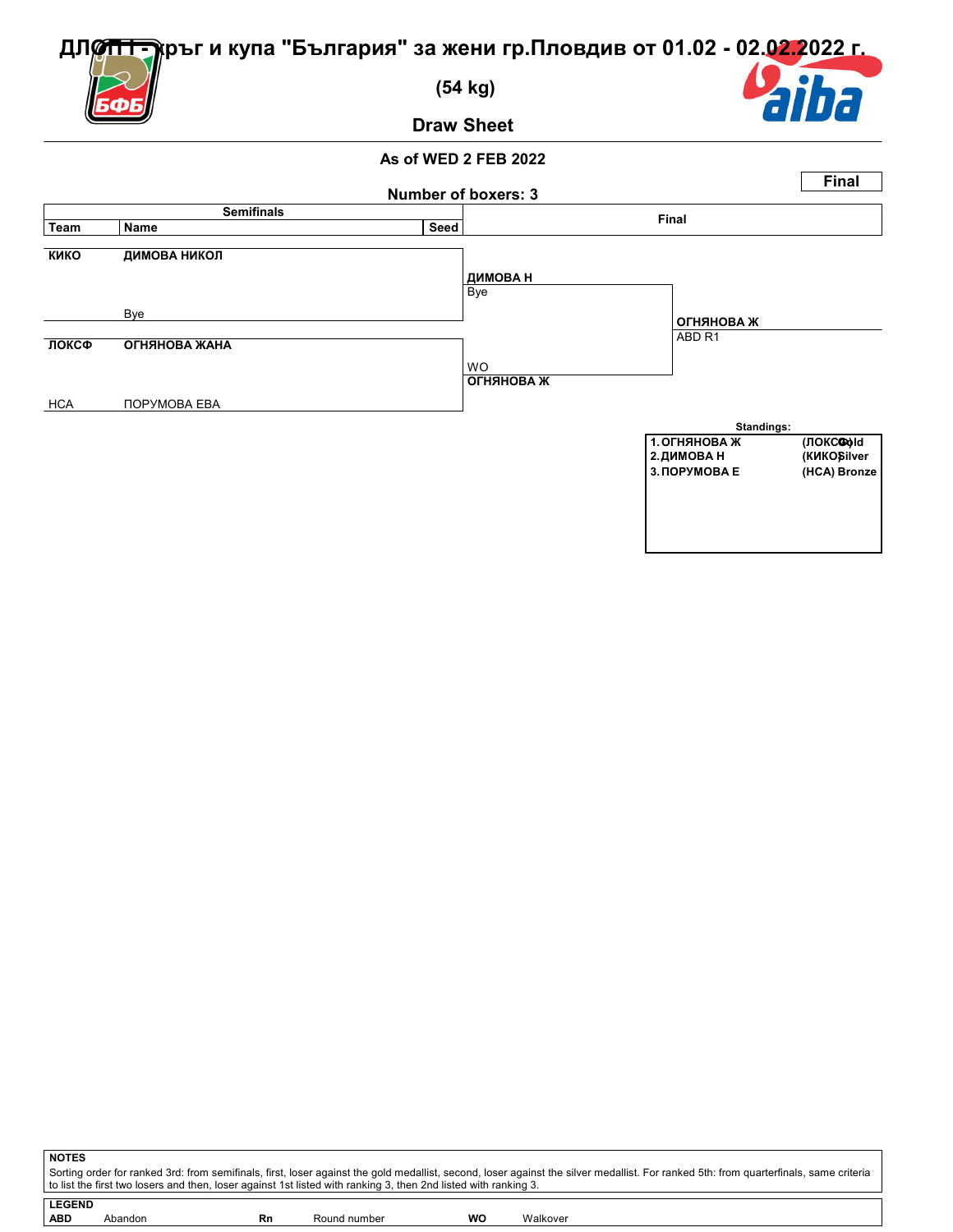**(57 kg)**

**Draw Sheet**

ba



**NOTES** Sorting order for ranked 3rd: from semifinals, first, loser against the gold medallist, second, loser against the silver medallist. For ranked 5th: from quarterfinals, same criteria to list the first two losers and then, loser against 1st listed with ranking 3, then 2nd listed with ranking 3. **LEGEND ABD** Abandon **Rn** Round number **WP** Win on points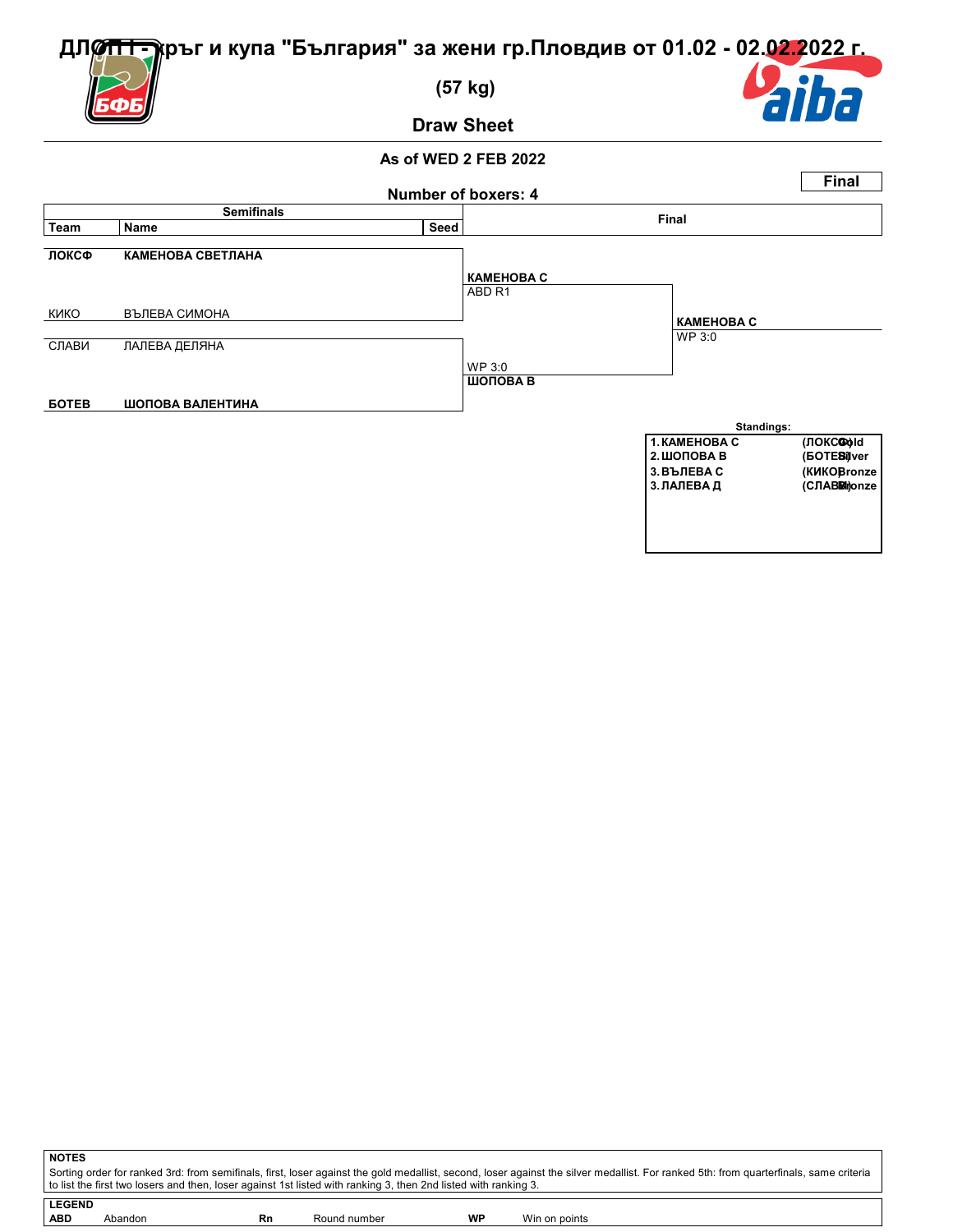**(60 kg)**

**Draw Sheet**

# ba

#### **As of WED 2 FEB 2022**



| Sorting order for ranked 3rd: from semifinals, first, loser against the gold medallist, second, loser against the silver medallist. For ranked 5th: from quarterfinals, same criteria |
|---------------------------------------------------------------------------------------------------------------------------------------------------------------------------------------|
| to list the first two losers and then, loser against 1st listed with ranking 3, then 2nd listed with ranking 3.                                                                       |
|                                                                                                                                                                                       |
| LEGEND                                                                                                                                                                                |

| l Rn | Round number | RSC | Referee Stops Contest | WP | Win on points |
|------|--------------|-----|-----------------------|----|---------------|
|------|--------------|-----|-----------------------|----|---------------|

**NOTES**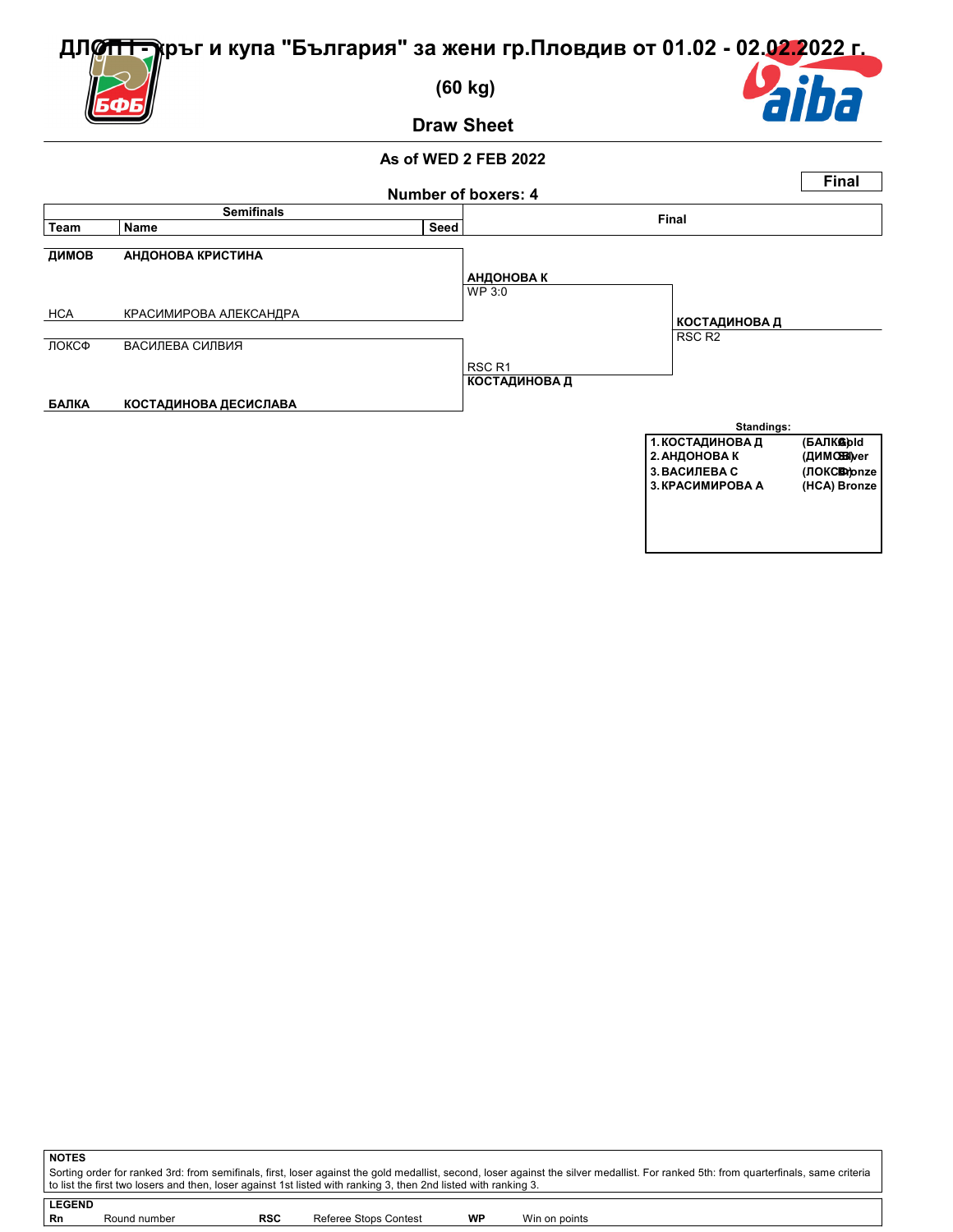

**Draw Sheet**

#### **As of WED 2 FEB 2022**

| Number of boxers: 2<br><b>Finals</b> |                          |      |                             |  |  |  |  |
|--------------------------------------|--------------------------|------|-----------------------------|--|--|--|--|
| Team                                 | Name                     | Seed |                             |  |  |  |  |
| ЦСКА                                 | <b>МЕХМЕДОВА АСЛЪХАН</b> |      |                             |  |  |  |  |
|                                      |                          |      | МЕХМЕДОВА АСЛЪХАН<br>WP 3:0 |  |  |  |  |
| <b>PYCE</b>                          | ДЯЛОВА АННА - МАРИЯ      |      | Bout                        |  |  |  |  |
|                                      |                          |      |                             |  |  |  |  |

| <b>Standings:</b> |             |
|-------------------|-------------|
| 1. МЕХМЕДОВА А    | (ЦСКАGold   |
| 2. ДЯЛОВА А       | (PYCESilver |
|                   |             |
|                   |             |
|                   |             |
|                   |             |
|                   |             |
|                   |             |

**NOTES**

Sorting order for ranked 3rd: from semifinals, first, loser against the gold medallist, second, loser against the silver medallist. For ranked 5th: from quarterfinals, same criteria<br>to list the first two losers and then, l

**LEGEND** Win on points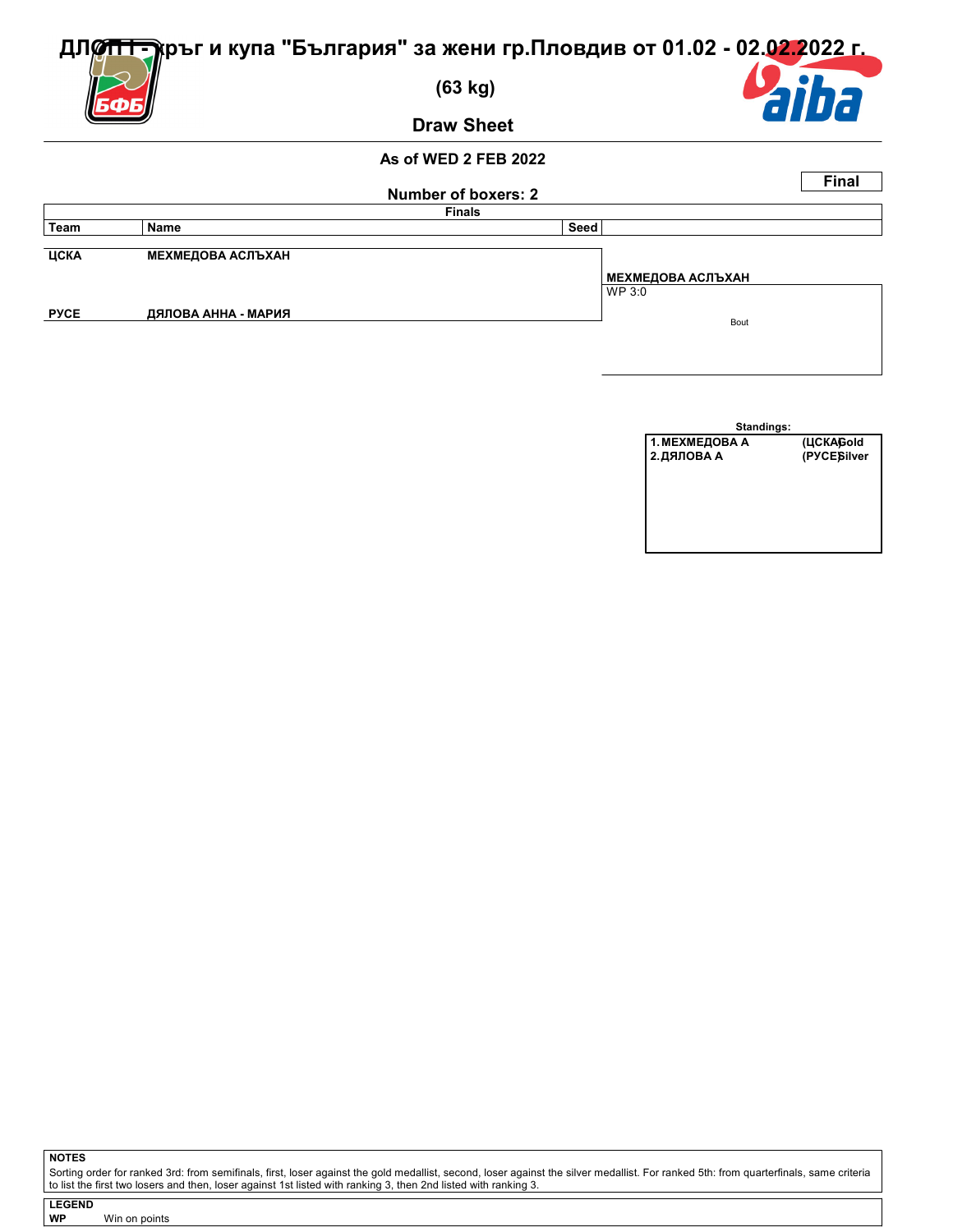

**Draw Sheet**

#### **As of WED 2 FEB 2022**

|              |                        |                     |                       | <b>Final</b> |
|--------------|------------------------|---------------------|-----------------------|--------------|
|              |                        | Number of boxers: 2 |                       |              |
|              |                        | <b>Finals</b>       |                       |              |
| Team         | Name                   | Seed                |                       |              |
|              |                        |                     |                       |              |
| <b>OMYPT</b> | ЙОНУЗОВА МЕЛИС         |                     |                       |              |
|              |                        |                     | <b>ЙОНУЗОВА МЕЛИС</b> |              |
|              |                        |                     | RSC <sub>R1</sub>     |              |
| <b>HCA</b>   | <b>КОЛЕВА ВИКТОРИЯ</b> |                     |                       |              |
|              |                        |                     | Bout                  |              |
|              |                        |                     |                       |              |
|              |                        |                     |                       |              |

| Standings:    |              |
|---------------|--------------|
| 1. ЙОНУЗОВА М | (OMYPGold    |
| 2. КОЛЕВА В   | (HCA) Silver |
|               |              |
|               |              |
|               |              |
|               |              |
|               |              |
|               |              |

Sorting order for ranked 3rd: from semifinals, first, loser against the gold medallist, second, loser against the silver medallist. For ranked 5th: from quarterfinals, same criteria<br>to list the first two losers and then, l

**NOTES**